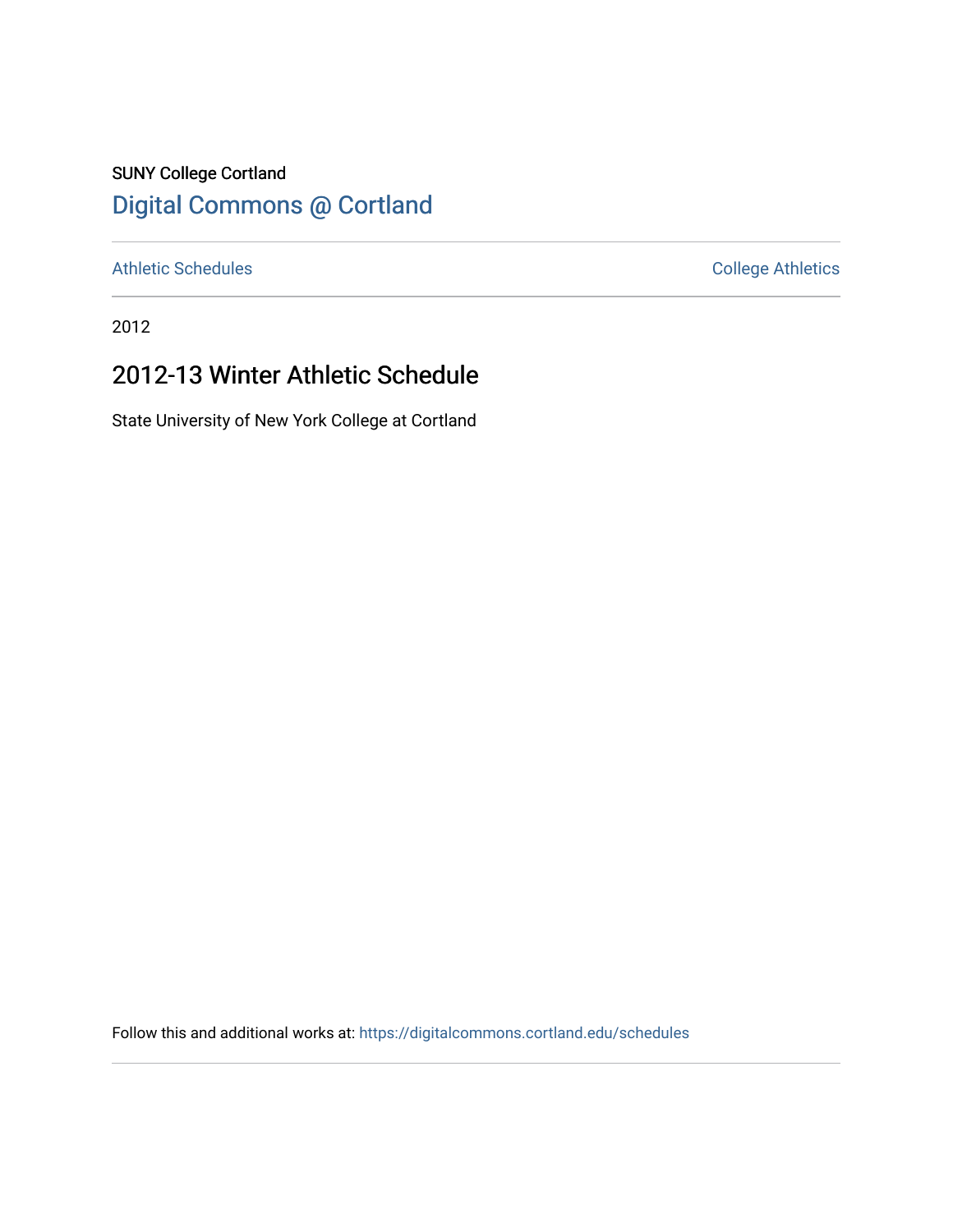# **Ortland**

# 2012-13 WINTER SPORTS SCHEDULES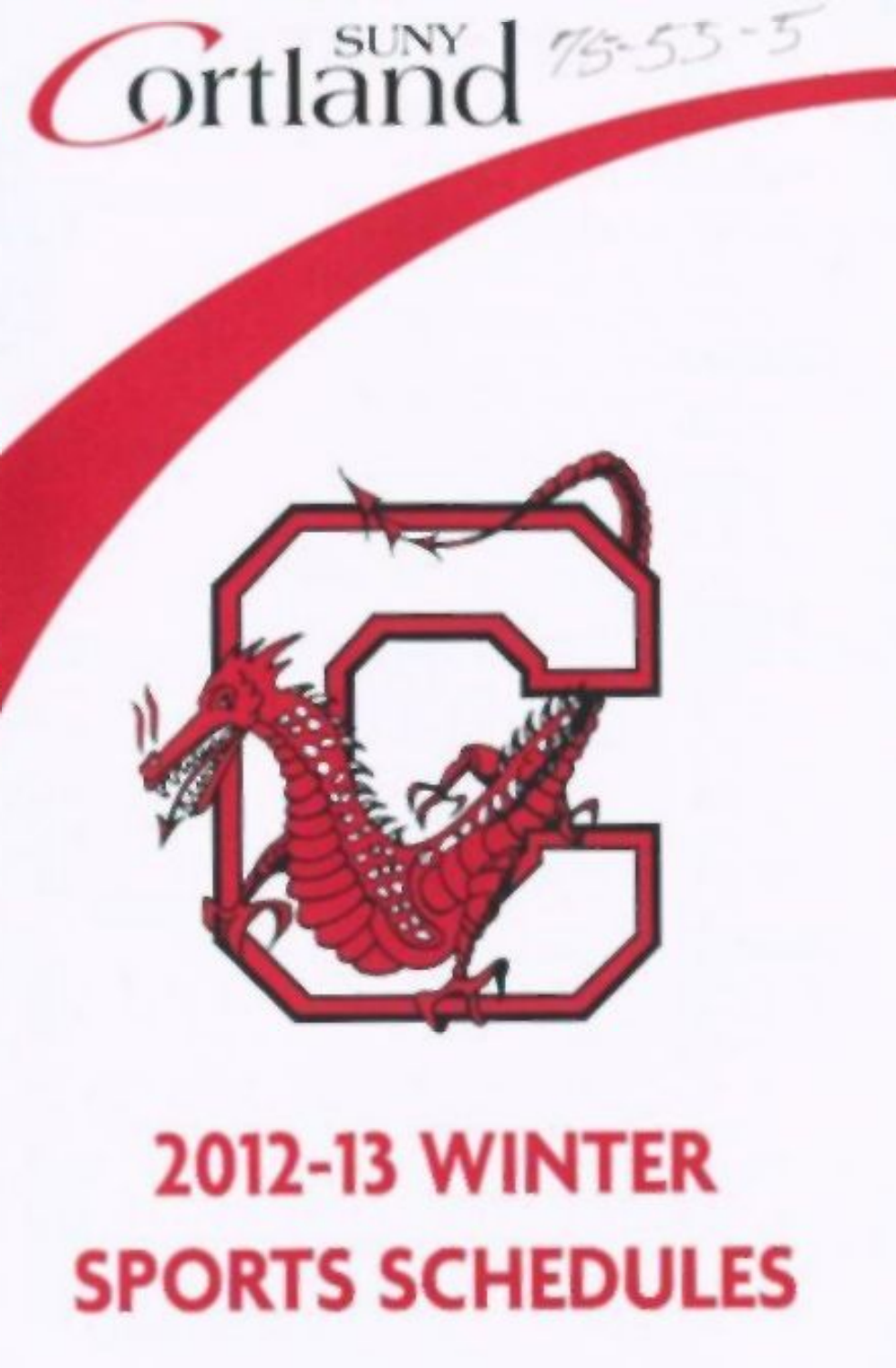## MEN'S BASKETBALL Head Coach: Tom Spanbauer

|                | November         |                                             |            |
|----------------|------------------|---------------------------------------------|------------|
|                | 15 Thu           | at Elmira                                   | 8:00       |
| 17             | Sat.             | at Utica                                    | 2:00       |
| 27             | Tue.             | <b>ITHACA</b>                               | 8:00       |
|                | 30 Fri.          | * POTSDAM                                   | 8:00       |
|                | December         |                                             |            |
| ١              | Sat.             | * PLATTSBURGH                               | 4:00       |
| 4              | Tue.             | * at Geneseo                                | 8:00       |
| $\overline{7}$ | Fri.             | at SUNYIT                                   | 8:00       |
|                | 15 Sat.          | at Nazareth                                 | 1:00       |
|                | 29 Sat.          | # Ursinus (PA)                              | 4:00       |
| 30             | Sun.             | # at Embry-Riddle (FL)                      | 6:00       |
| January        |                  |                                             |            |
| 8              | Tue.             | * at New Paltz                              | 8:00       |
| $\mathbf{u}$   | Fri.             | * BUFFALO ST.                               | 8:00       |
|                | 12 Sat.          | * FREDONIA                                  | 4:00       |
|                | 18 Fri.          | * GENESEO                                   | 8:00       |
|                | 19 Sat.          | * at Brockport                              | 4:00       |
|                | 22 Tue.          | * at Oneonta                                | 8:00       |
| 26             | Sat.             | * at Oswego                                 | 8:00       |
| 29             | Tue.             | * BROCKPORT                                 | 8:00       |
| February       |                  |                                             |            |
| 1              | Fri.             | * at Fredonia                               | 8:00       |
| $\overline{2}$ | Sat.             | * at Buffalo St.                            | 4:00       |
|                | 5 Tue.           | * ONEONTA                                   | 8:00       |
| 8              | Fri.             | * OSWEGO                                    | 8:00       |
|                | 12 Tue.          | * NEW PALTZ                                 | 8:00       |
|                | 15 Fri.          | * at Plattsburgh                            | 8:00       |
| 16             | Sat.             | * at Potsdam                                | 4:00       |
| 19             | Tue.             | <b>SUNYAC First Round</b>                   | <b>TBA</b> |
|                | 22-23 Fri - Sat. | SUNYAC Semifinals/Finals                    | <b>TBA</b> |
|                | * SUNYAC game    | # Land of Magic Classic (Daytona Beach, FL) |            |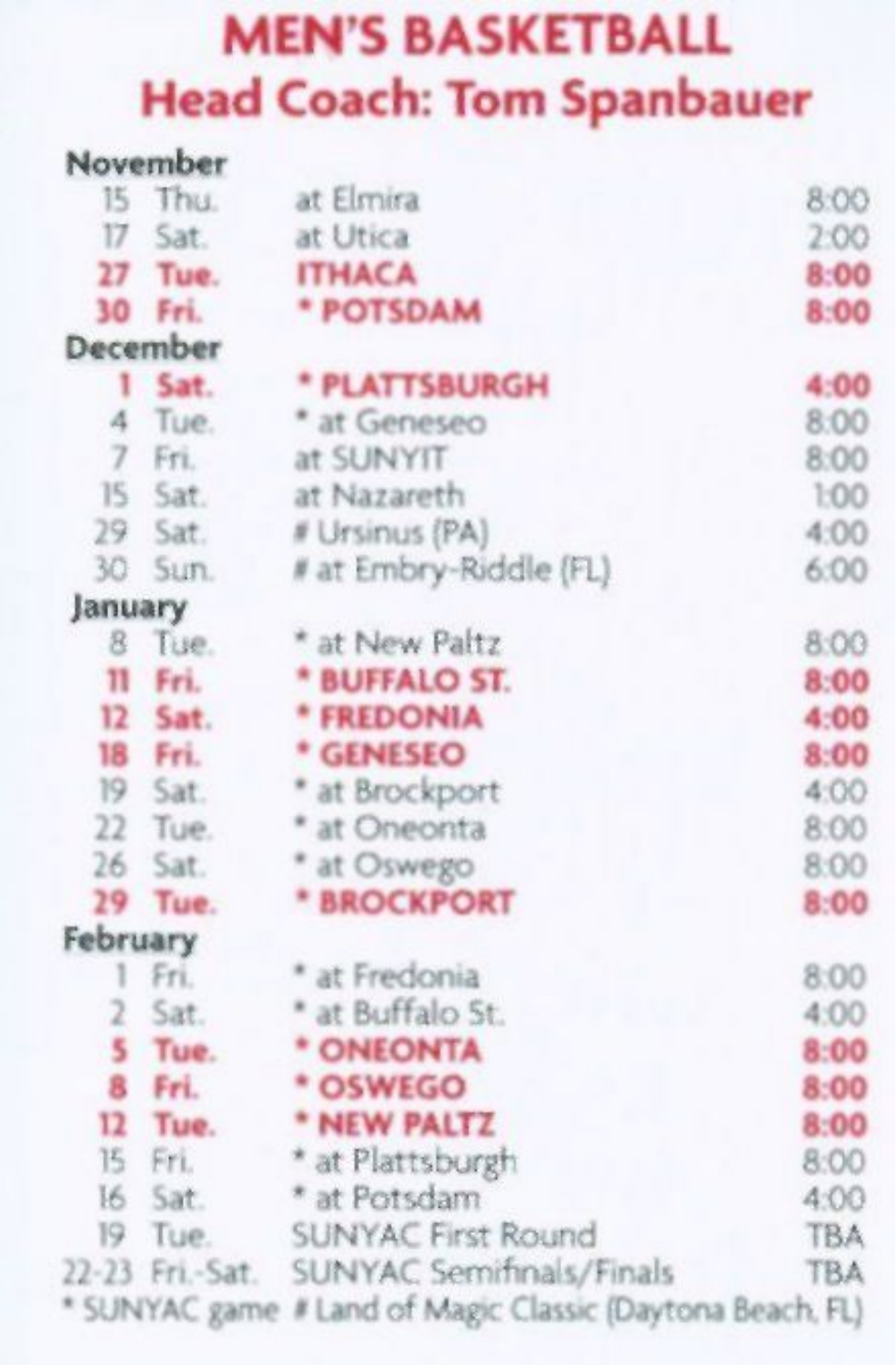#### WOMEN'S BASKETBALL Head Coach: Jeannette Mosher

|          | November        |                                                |              |
|----------|-----------------|------------------------------------------------|--------------|
| 15       | Thu.            | at Elmira                                      | 6:00         |
| 17       | Sat.            | # Ursinus (PA)                                 | 6:00         |
| 18       | Sun.            | # Susquehanna (PA) or                          |              |
|          |                 | Penn St.-Harrisburg                            | 1:00 or 3:00 |
| 27       | Tue.            | <b>ITHACA</b>                                  | 6:00         |
| 30       | Fri.            | * POTSDAM                                      | 6:00         |
|          | December        |                                                |              |
| 1        | Sat.            | * PLATTSBURGH                                  | 2:00         |
| 4        | Tue.            | * at Geneseo                                   | 6:00         |
| 7        | Fri.            | at SUNYIT                                      | 6:00         |
| 15       | Sat.            | at William Smith                               | 1:00         |
| January  |                 |                                                |              |
|          | 8 Tue.          | * at New Paltz                                 | 6:00         |
|          | 11 Fri.         | * BUFFALO ST.                                  | 6:00         |
| 12       | Sat.            | * FREDONIA                                     | 2:00         |
| 18       | Fri.            | * GENESEO                                      | 6:00         |
|          | 19 Sat.         | * at Brockport                                 | 2:00         |
| 22       | Tue.            | * at Oneonta                                   | 6:00         |
| 26       | Sat.            | * at Oswego                                    | 6:00         |
| 29       | Tue.            | * BROCKPORT                                    | 6:00         |
| February |                 |                                                |              |
| 1        | Fri.            | * at Fredonia                                  | 6:00         |
| 2        | Sat.            | * at Buffalo St.                               | 2:00         |
| 5        | Tue.            | * ONEONTA                                      | 6:00         |
| 8        | Fri.            | * OSWEGO                                       | 6:00         |
| 12       | Tue.            | * NEW PALTZ                                    | 6:00         |
|          | 15 Fri.         | * at Plattsburgh                               | 6:00         |
|          | 16 Sat.         | * at Potsdam                                   | 2:00         |
| 19       | Tue.            | SUNYAC First Round                             | <b>TBA</b>   |
|          | 22-23 Fri.-Sat. | SUNYAC Semifinals/Finals                       | <b>TBA</b>   |
|          |                 | * SUNYAC game # Susquehanna Tip-Off Tournament |              |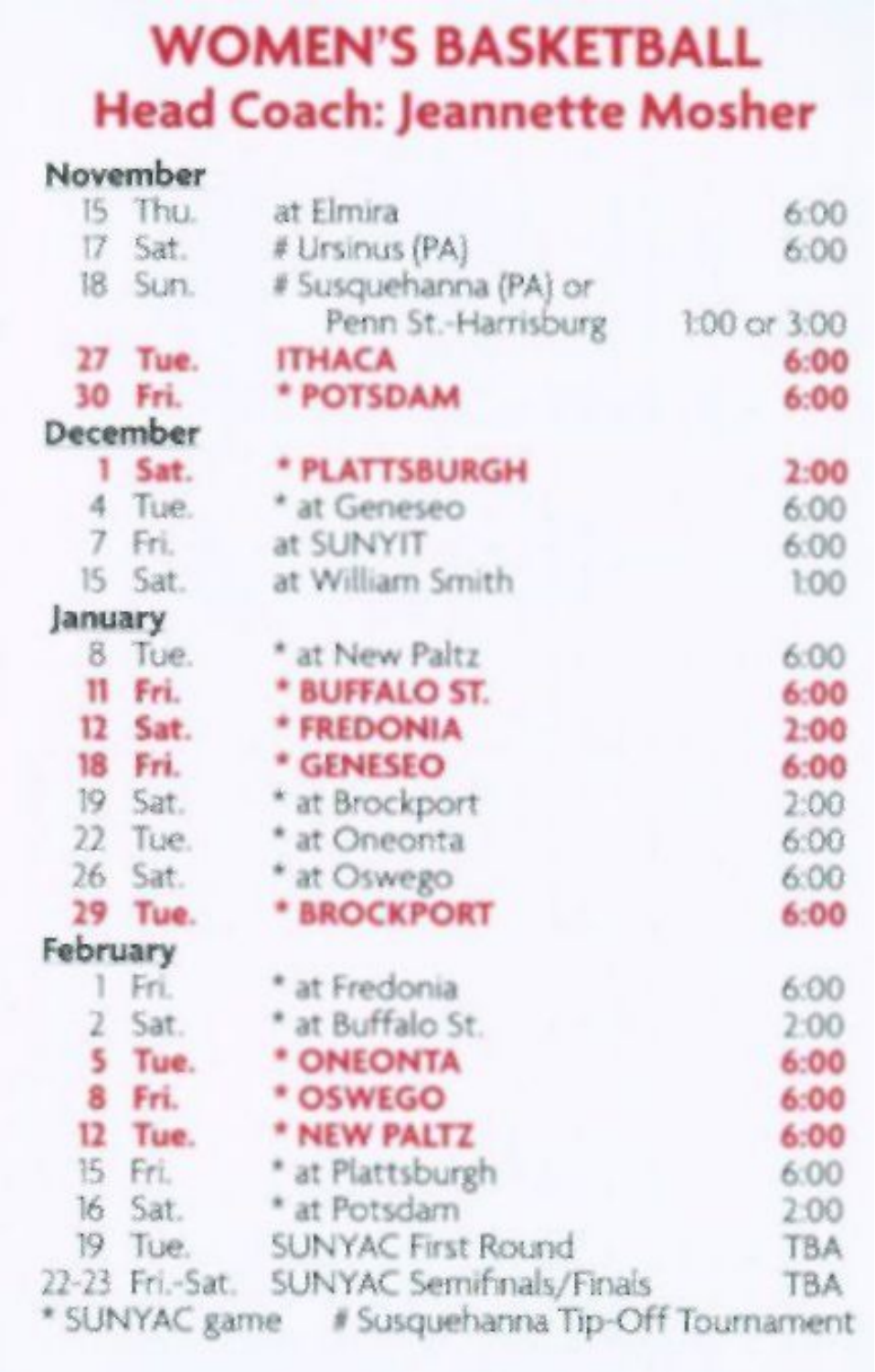## MEN'S ICE HOCKEY Head Coach: Joe Baldarotta

**October** 

|          | ------        |                               |      |
|----------|---------------|-------------------------------|------|
|          | 26 Fri.       | * at Oswego                   | 7:00 |
| 27       | Sat.          | at Hobart                     | 4:00 |
|          | November      |                               |      |
| 2        | Fri.          | * at Geneseo                  | 7:00 |
|          | Sat.          | * at Brockport                | 7:00 |
| 10       | Sat.          | * at Morrisville              | 7:00 |
|          | 16 Fri.       | * FREDONIA                    | 7:00 |
|          | 17 Sat.       | * BUFFALO ST.                 | 7:00 |
|          | 23 Fri.       | * at Neumann (PA)             | 7:00 |
|          | 24 Sat.       | * at Neumann (PA)             | 3:00 |
| 30       | Fri.          | * PLATTSBURGH                 | 7:00 |
|          | December      |                               |      |
| ۱        | Sat.          | * POTSDAM                     | 7:00 |
|          | 7 Fri.        | <b>NEW ENGLAND COLL. (NH)</b> | 7:00 |
| 8        | Sat.          | <b>NEW ENGLAND COLL. (NH)</b> | 3:00 |
| January  |               |                               |      |
| 8        | Tue.          | at Nazareth                   | 7:00 |
| 11       | Fri.          | <b>UTICA</b>                  | 7:00 |
|          | 12 Sat.       | <b>MANHATTANVILLE</b>         | 7:00 |
|          | 15 Tue.       | <b>HAMILTON</b>               | 7:00 |
| 18       | Fri.          | * OSWEGO                      | 7:00 |
|          | 25 Fri.       | * GENESEO                     | 7:00 |
| 26       | Sat.          | * BROCKPORT                   | 7:00 |
| February |               |                               |      |
|          | 2 Sat.        | * MORRISVILLE                 | 7:00 |
|          | 8 Fri.        | * at Fredonia                 | 7:00 |
|          | 9 Sat.        | * at Buffalo St.              | 7:00 |
|          | 15 Fri.       | * at Plattsburgh              | 7:00 |
|          | 16 Sat.       | * at Potsdam                  | 7:00 |
| 20       | Wed.          | <b>SUNYAC First Round</b>     | 7:00 |
|          | 23 Sat.       | <b>SUNYAC Semifinals</b>      | 7:00 |
| March    |               |                               |      |
|          | 2 Sat.        | <b>SUNYAC Finals</b>          | 7:00 |
|          | * SUNYAC game |                               |      |
|          |               |                               |      |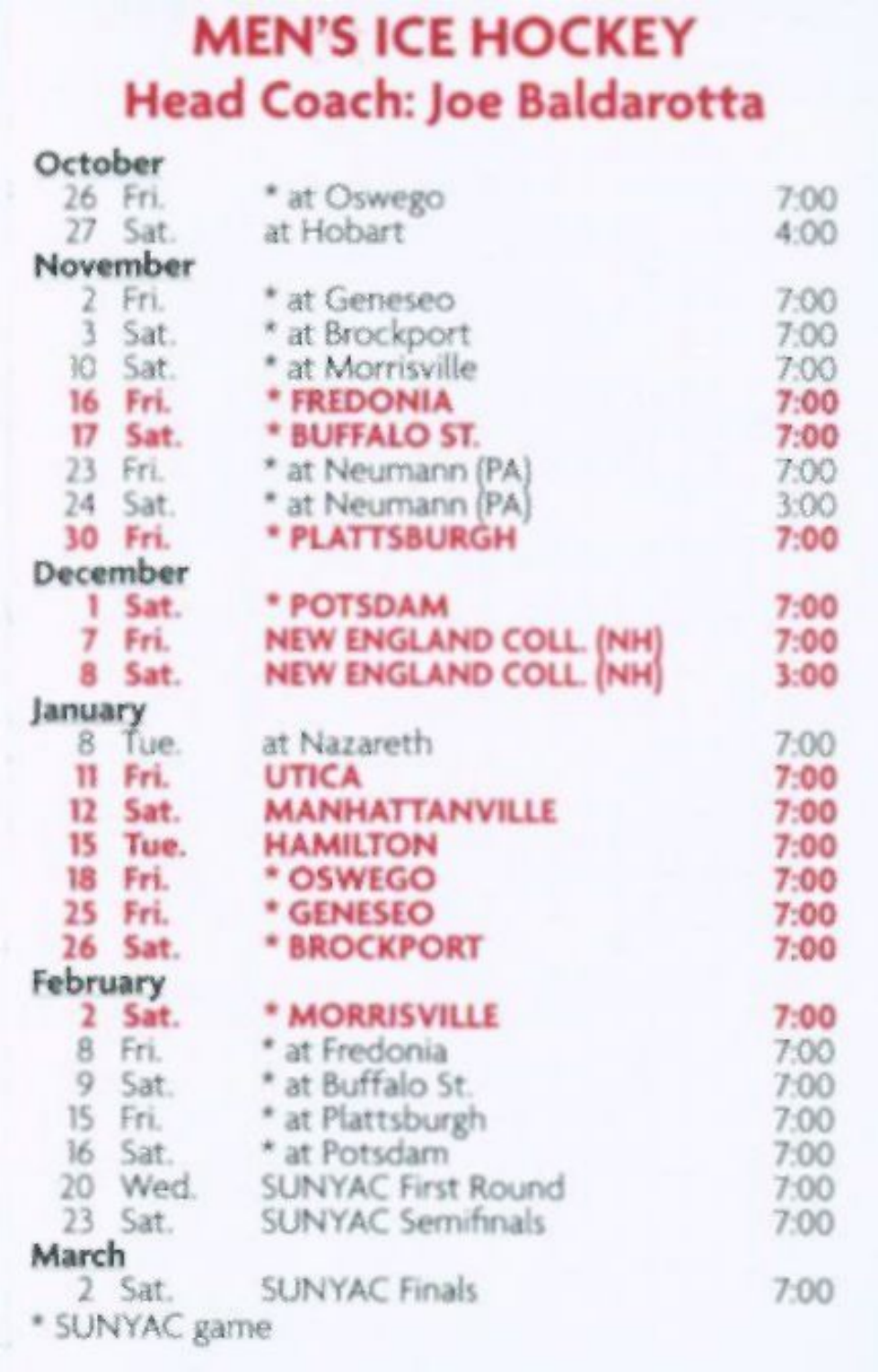#### WOMEN'S ICE HOCKEY Head Coach: Earl Utter

| October        |                  |                                      |            |
|----------------|------------------|--------------------------------------|------------|
| 26             | Fri.             | at New England College (NH)          | 7:00       |
| 27             | Sat.             | at Castleton (VT)                    | 2:00       |
|                | November         |                                      |            |
| 3              | Sat.             | * at Elmira                          | 3:00       |
| $\Delta$       | Sun.             | * at Elmira                          | 3:00       |
|                | 16 Fri.          | * at Utica                           | 4:00       |
| 17             | Sat.             | * UTICA                              | 3:00       |
|                | 20 Tue.          | at Hamilton                          | 7:00       |
|                | December         |                                      |            |
| 1              | Sat.             | * at Potsdam                         | 7:00       |
| 2              | Sun.             | * at Potsdam                         | 2:00       |
| 7              | Fri.             | at Buffalo St. (non-league)          | 7:00       |
| 8              | Sat.             | at Buffalo St. (non-league)          | 2:00       |
| January        |                  |                                      |            |
|                | 8 Tue.           | <b>HAMILTON</b>                      | 4:00       |
| $^{11}$        | Fri.             | * NEUMANN (PA)                       | $3 - 00$   |
|                | 12 Sat.          | * NEUMANN (PA)                       | 3:00       |
|                | 19 Sat.          | * at Chatham (PA)                    | 3:00       |
|                | 20 Sat.          | * at Chatham (PA)                    | 1:00       |
|                | 25 Fri.          | * PLATTSBURGH                        | 3:00       |
| 26             | Sat.             | * PLATTSBURGH                        | 3:00       |
| February       |                  |                                      |            |
|                | 1 Fri.           | * BUFFALO ST.                        | 7:00       |
| $\overline{2}$ | Sat.             | * BUFFALO ST.                        | 2:00       |
| 12             | Tue.             | at Utica (non-league)                | 7:00       |
| 15             | Fri.             | * OSWEGO                             | 7:00       |
| 16             | Sat.             | * OSWEGO                             | 2:00       |
|                | 20 Wed.          | <b>ECAC West First Round</b>         | <b>TBA</b> |
| March          |                  |                                      |            |
|                |                  | 2-3 Sat.-Sun. ECAC West Semis/Finals | <b>TBA</b> |
|                | * ECAC West game |                                      |            |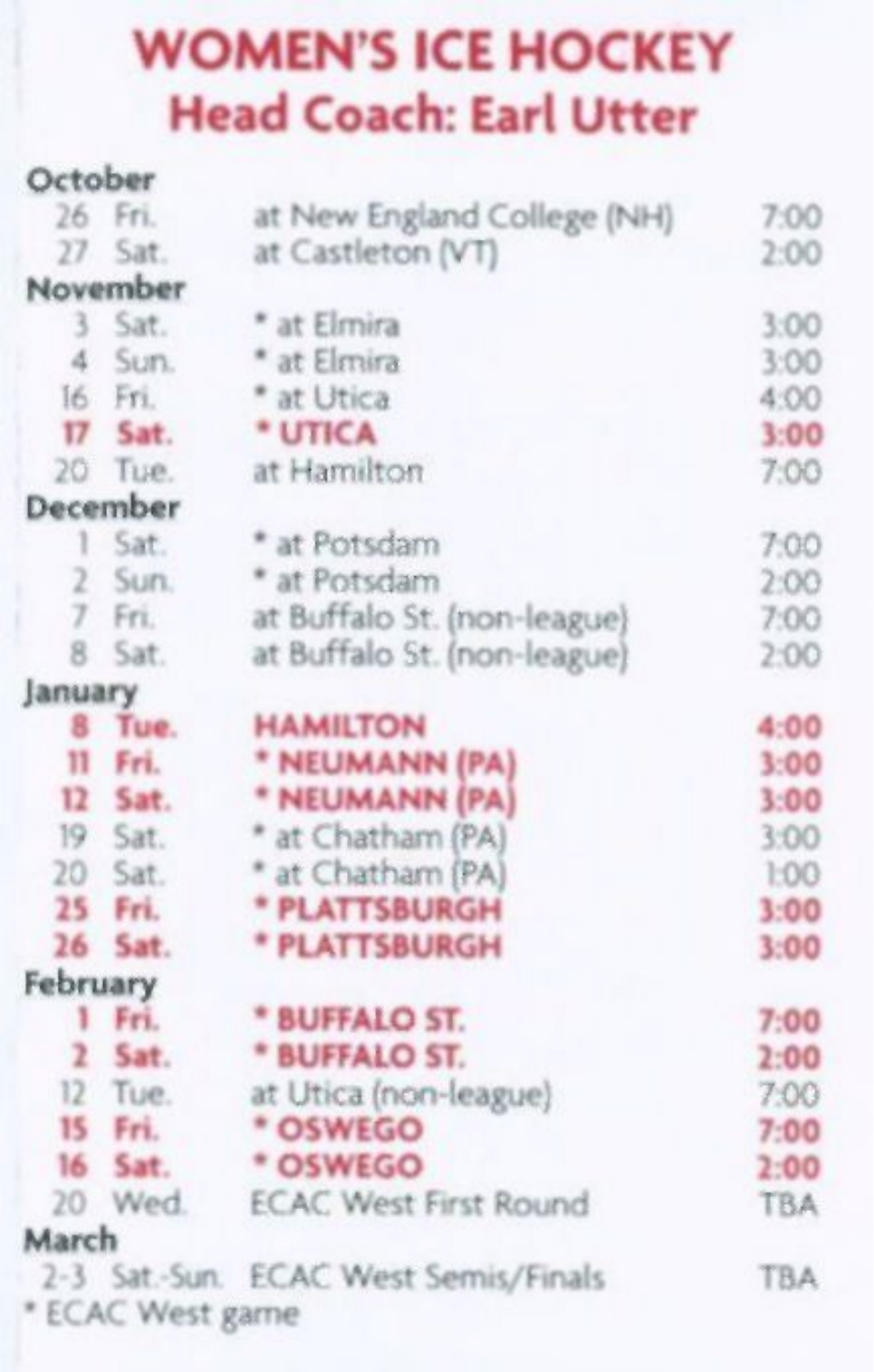## **WOMEN'S GYMNASTICS Head Coach: Gary Babjack**

| January |          |                                                                              |            |
|---------|----------|------------------------------------------------------------------------------|------------|
|         | 13 Sun.  | <b>WILSON (PA)</b>                                                           | 1:00       |
|         | 20 Sun.  | <b>WEST CHESTER (PA)</b>                                                     | 1:00       |
|         | 26 Sat.  | at Cornell                                                                   | 1:00       |
|         | February |                                                                              |            |
|         | 2 Sat.   | at Ithaca (w/ Springfield (MA))                                              | 4:00       |
|         | 10 Sun.  | at Brown (RI)                                                                | 1:00       |
|         | 16 Sat.  | <b>SOUTHERN CONN. ST.</b>                                                    | 12:00      |
|         | 23 Sat.  | at Brockport                                                                 | 1:00       |
| March   |          |                                                                              |            |
|         | 2 Sat.   | <b>ITHACA</b>                                                                | 1:00       |
|         | 10 Sun.  | <b>ECAC DIV. III CHAMP.</b>                                                  | <b>TBA</b> |
|         |          | 22-23 Fri.-Sat. NCGA Div. III Championships TBA<br>(at Wisconsin-Whitewater) |            |

#### FOLLOW THE RED DRAGONS

|          | Web Site: www.cortlandreddragons.com |
|----------|--------------------------------------|
|          | Facebook: www.facebook.com/          |
|          | cortlandreddragons                   |
| Twitter: | @RedDragonPride                      |
| Hotline: | $(607) 753 - 2521$                   |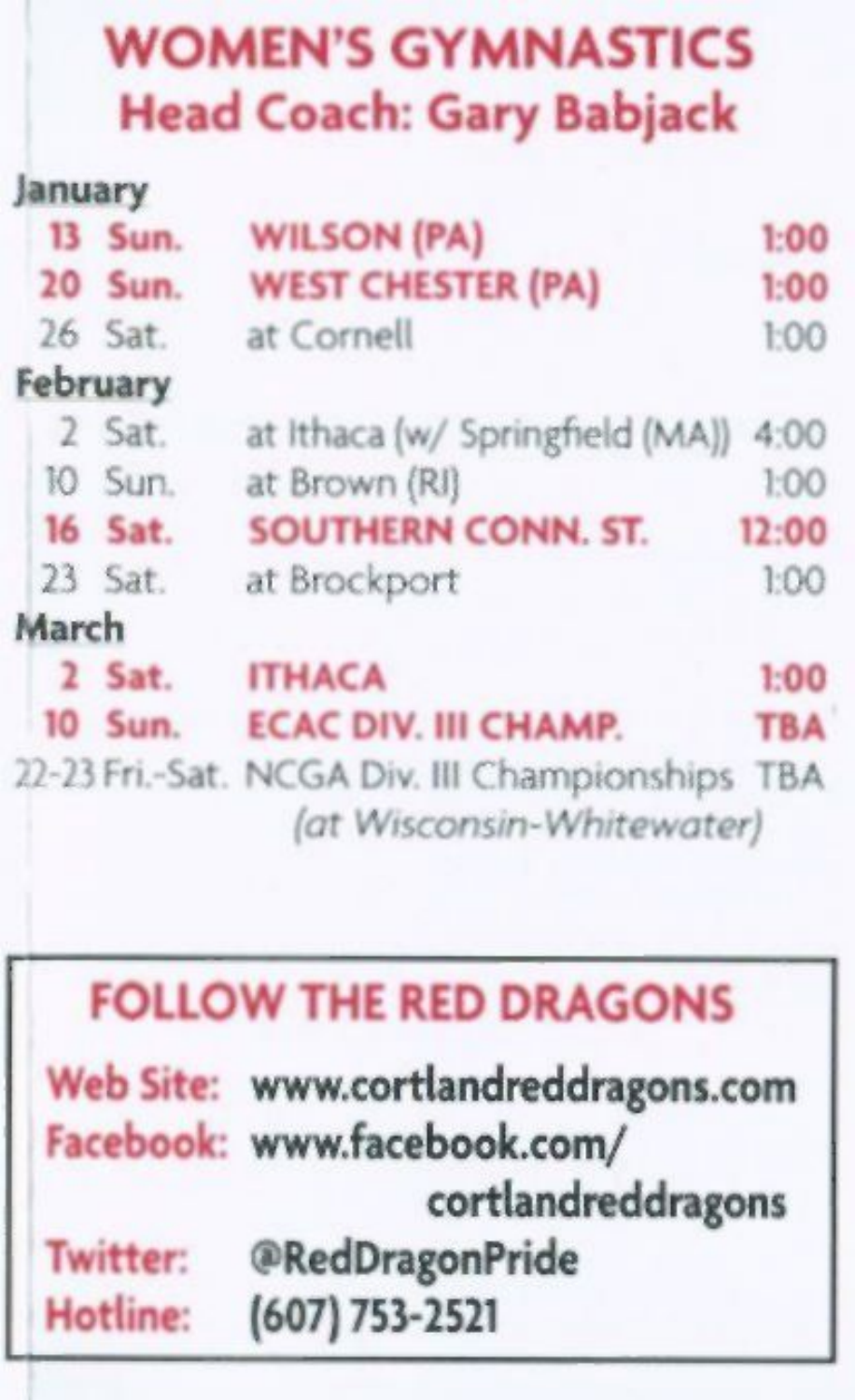#### **MEN'S and WOMEN'S INDOOR TRACK and FIELD Head Coach: Steve Patrick**

|                            | December |                                                        |            |
|----------------------------|----------|--------------------------------------------------------|------------|
|                            | 1 Sat.   | at Cornell Relays                                      | TBA.       |
|                            | 8 Sat.   | at Ithaca Meet                                         | TBA        |
| January                    |          |                                                        |            |
|                            | 19 Sat.  | at Cornell Upstate Challenge                           | <b>TBA</b> |
|                            | 26 Sat.  | <b>CORTLAND WINTER INVIT. TBA</b>                      |            |
|                            | 26 Sat.  | at Colgate Class of '32 Invit. TBA                     |            |
| February                   |          |                                                        |            |
|                            | 2 Sat.   | Cortaca Meet (at Ithaca)                               | <b>TBA</b> |
|                            |          | 8-9 Fri.-Sat. at Boston U. Valentine Invit.            | <b>TBA</b> |
|                            |          | 8-9 Fri.-Sat. at Cornell Kane Invitational             | <b>TBA</b> |
|                            | 16 Sat.  | at Cornell Deneault Invit.                             | <b>TBA</b> |
|                            |          | 22-23 Fri.-Sat. SUNYAC Championships<br>(at Brockport) | <b>TBA</b> |
| and the first state of the |          |                                                        |            |

#### **March**

1-2 Fri.-Sat. ECAC Div. Ill Championships TBA (of *NYC Armory: New York, NY)*  8-9 Fri.-Sat. NCAA Div. Ill Championships TBA *(at North Central: Naperville, IL* 

#### **HOME GAMES IN RED CAPS**

*(Times ore p.m. unless noted with an "a") (All schedules subject to change)* 

*Commercial use of these schedules is not permitted without the consent of the 5UNY Cortland Athletic Department*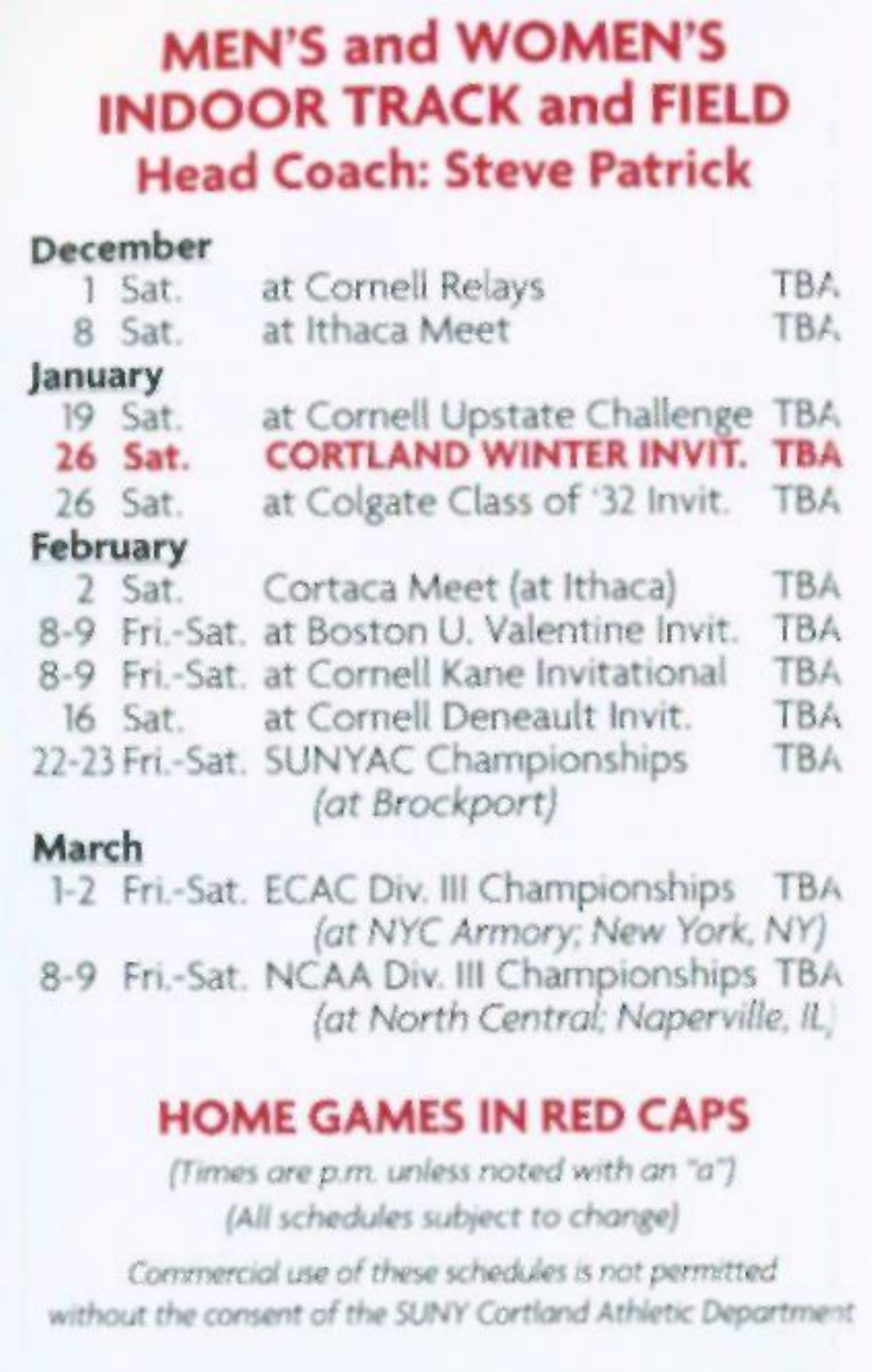#### MEN'S and WOMEN'S SWIMMING and DIVING Head Coach: Brian Tobin

| October |          |                                                                                |            |
|---------|----------|--------------------------------------------------------------------------------|------------|
|         | 20 Sat.  | at NYU                                                                         | 1:00       |
|         | November |                                                                                |            |
|         | $3$ Sat. | <b>ITHACA</b>                                                                  | 1:00       |
|         | 10 Sat.  | at Geneseo                                                                     | 1:00       |
|         | 17 Sat.  | <b>BUFFALO ST.</b>                                                             | 1:00       |
|         |          | 30-2 Fri.-Sun. at Ithaca Invitational                                          | <b>TBA</b> |
|         | December |                                                                                |            |
|         | 8 Sat.   | <b>ONEONTA</b>                                                                 | 1:00       |
| January |          |                                                                                |            |
|         | 12 Sat.  | at RPI Invitational (Men)                                                      | 12:00      |
|         | 13 Sun.  | at Hartwick                                                                    | 1:00       |
|         | 18 Fri.  | at New Paltz                                                                   | 4:00       |
|         | 19 Sat.  | at RPI Invitational (Women)                                                    | 12:00      |
|         | 23 Wed.  | at Oswego                                                                      | 4:00       |
|         | 25 Fri.  | <b>ROCHESTER</b>                                                               | 6:00       |
|         | February |                                                                                |            |
|         | 2 Sat.   | at Ithaca Diving Invitational                                                  | 12:00      |
|         | 9 Sat.   | <b>FREDONIA</b>                                                                | 1:00       |
|         |          | 20-23 Wed.-Sat. SUNYAC Championships 10:00a<br>(Erie Community Coll., Buffalo) |            |
| March   |          |                                                                                |            |
|         |          | 20-23 Wed-Sat. NCAA Div. III Championships TBA                                 |            |

*(Shenandoah, TX)*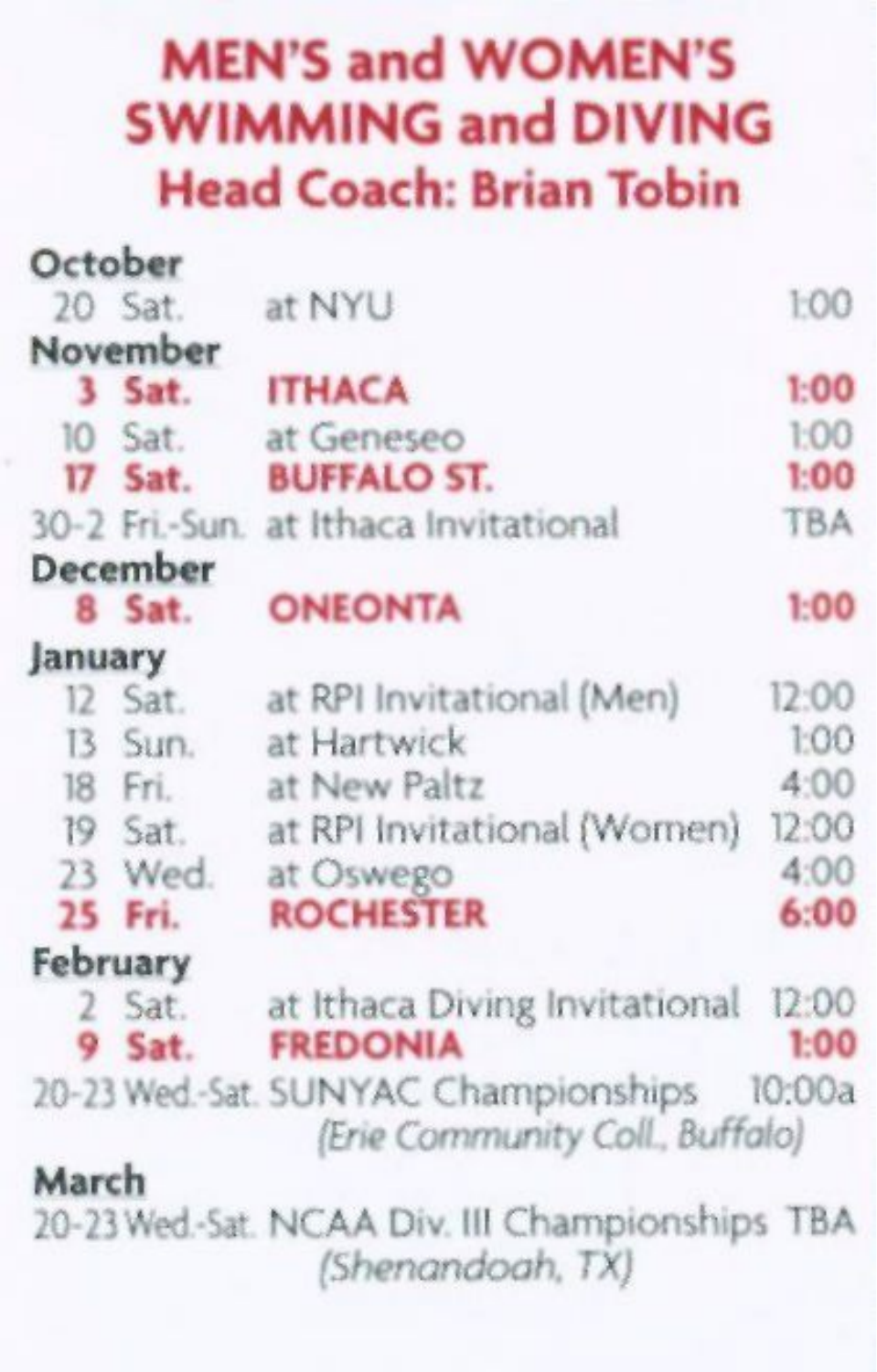## **WRESTLING Head Coach: Brad Bruhn**

#### **November**

|          | 3 Sat.         | at King's (PA) Monarch Invit. 9:30a                                           |        |
|----------|----------------|-------------------------------------------------------------------------------|--------|
|          | 10 Sat.        | at Wilkes (PA) John Reese Duals 11:00a                                        |        |
|          | 17 Sat.        | NYS Coll. Champ. "A" (at Cornell) 9:30a                                       |        |
|          | 18 Sun.        | NYS Coll. Champ. "B" (at Cornell) 9:30a                                       |        |
|          | 30-1 Fri.-Sat. | at Messiah (PA) Petrofes Invit. Ila/9a                                        |        |
|          | December       |                                                                               |        |
|          | 8 Sat.         | at RIT (with one other dual)                                                  | 1:00   |
| January  |                |                                                                               |        |
|          | 5 Sat.         | North/South Duals                                                             | 10:00a |
|          |                | (at Ursinus College (PA))                                                     |        |
|          |                | 12-13 Sat.-Sun. NWCA/Cliff Keen National Duals 9:00a                          |        |
|          |                | (Springfield, IL)                                                             |        |
|          | 19 Sat.        | <b>EMPIRE COLLEGIATE WRESTLING</b>                                            |        |
|          |                | <b>CONF. CHAMP.</b>                                                           | 9:00a  |
|          | 23 Wed.        | at Oneonta                                                                    | 7:00   |
|          | 26 Sat.        | at Jamestown Open                                                             | 10:00a |
| February |                |                                                                               |        |
|          | 1 Fri.         | at Delaware Valley (PA)                                                       | 6:00   |
|          | 2 Sat.         | York (PA)/Penn St. Dubois (at York)                                           | 12:00  |
|          | 9 Sat.         | <b>OSWEGO/COAST GUARD (CT)</b>                                                | 11:00a |
|          | 20 Wed.        | <b>ITHACA</b>                                                                 | 7:00   |
| March    |                |                                                                               |        |
|          |                | 2-3 Sat.-Sun. NCAA Div. III Regional Qualifier TBA<br>(at WPI: Worcester, MA) |        |
|          |                | 15-16 Fri.-Sat. NCAA Div. III Championships<br>(Cedar Rapids, IA)             | TBA    |